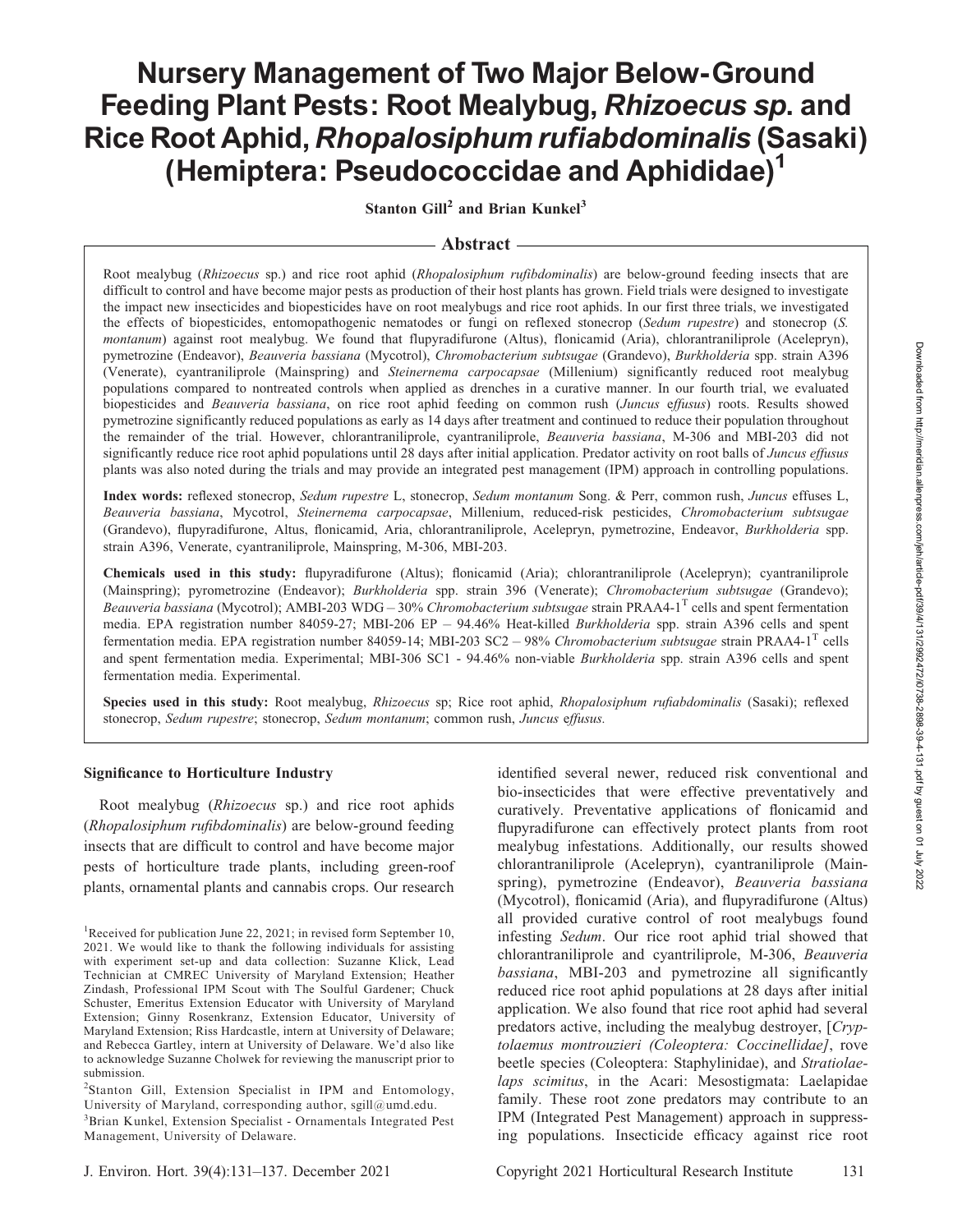Downloaded from http://meridian.allenpress.com/jeh/article-pdf/39/4/131/2992472/i0738-2898-39-4-131.pdf by guest on 01 July 2022

aphids and potential impact on natural enemies should be investigated in future studies.

## Introduction

Root mealybug (Rhizoecus sp.) and rice root aphids (Rhopalosiphum rufibdominalis) are major pests of plants in the horticulture trade. They are below-ground feeding insects that have become more difficult to control as production of their host plants increases. This group of aphids are frequently overlooked because they feed belowground. Their host plants include green-roof plants, ornamental plants and cannabis crops, and they can even be found infesting plants grown hydroponically (Blackman and Eastop 2000, Cranshaw et. al. 2019, Gilrein 2015, Gilrein 2017, Lagos-Kutz 2018, Stoetzel et. al. 1996, Technazio 2021, Yano et. al. 1983). Soil-dwelling insects and insect pests associated with aquatic situations are difficult to manage with insecticides due to environmental concerns. The objective of our study is to reduce the populations of rice root aphids and mealybugs in order to help curb destruction of plants used in the green-roof trade, ornamental production, and cannabis crops. Our four field trials were designed to investigate the impact new insecticides and biopesticides have on root mealybugs and rice root aphids.

The North American green-roof industry continues to be a driving force in sustainability and resilience planning, with municipalities like San Francisco, Portland and Denver recently adopting mandatory green roof policies for new buildings. There is an opportunity to install billions of square feet of rooftops across North America. Policy support in cities like Washington, D.C. and Toronto is also driving market growth (Owen and Behe 2020).

In nursery ornamental production, the number of plant species being damaged by these pests is increasing. The root mealybug feeds on the roots of anemone, chrysanthemum, gladiolus, iris and numerous other flowers, shrubs, and ornamental grasses. We have seen an increase of root mealybug and rice root aphid in greenhouse plant nurseries in Maryland and Delaware, mainly in sedum, rush, and aster species. In Maryland, we found root mealybug thriving on various stonecrop species.

We have also found these two pests showing up in greater frequency in cannabis crops with the proliferation of greenhouses producing plant plugs of field hemp and in medical marijuana plant operations. Field hemp (Cannabis sativa L.) production of plug plants and production of greenhouse grown medical marijuana have increased dramatically over the last decade. Since the recent legalization of industrial hemp (IH; Cannabis sativa L.) in the United States, cultivation and research of IH-fiber, grain, biomass, and to a greater extent, the non-intoxicating cannabidiol (CBD) compound has gained much attention.

Root mealybug (Rhizoecus sp.). Root mealybugs are 2.4 to 3.9 mm (.094 to 0.15 in) long and are covered lightly with a white wax coating. The white mycelium-like masses usually form on the outside and bottom of the rootball. This white wax produced by the root mealybug is the first thing most growers notice. Female mealybugs lay eggs which tend to hatch in about 24 hours. They can also give live birth to crawlers, which are quite mobile. The crawlers use sucking mouthparts to feed on roots once they find a suitable site. Their full life cycle is between two and four months, with adults living from 27 to 57 days, depending on the species (Gill et al. 2019).

Root mealybug moves slowly and purposefully between pots and flats of plants grown on weed barrier cloth, exiting and entering through drainage holes. Certain production methods are contributing to this rising problem. For example, grouping plants close together in growing areas with infested plants and growing plants on the ground on weed barrier mats allows for easy movement of root mealybugs from infested plants to non-infested plants.

Rice root aphid (Rhopalosiphum rufiabdominalis). Several aphid species, including rice root aphid, live in colonies on plant roots. Rice root aphids can feed on plants grown in both soil and hydroponic systems. These aphids produce a white protective wax that helps block excess moisture (Gilrein 2021). Like the root mealybug, the white wax is what most growers notice on the root systems of susceptible plants. Nymphs and adults do not move unless dislodged or disturbed. Females live birth nymphs and rapidly build up colonies on the root system (Cranshaw et. al 2018 and Cranshaw et. al. 2019). Reproduction is asexual as with many species of above ground aphids. Rice root aphids feed by sucking fluids from the phloem of the plant. Wingless stages are generally observed belowground, feeding on roots, and winged stages are also produced which emerge from soil to fly to new plants (Cranshaw et. al 2018).

On cannabis crops and the aquatic plant involved in our trial, Juncus effusus, the rice root aphid has an anholocyclic life cycle and is found almost entirely in association with plant roots. In anholocyclic life cycles, species only produce asexual females; they do not produce sexual females and males. Colonization of new plants is largely by alate forms (winged) that may emerge from soil in large numbers as plants near maturity (Cranshaw and Wainwright 2020).

Rice root aphid is a widespread species (Blackman and Eastop 2000, Hesler and Kindler 2007) with North American collections dating to 1900 (Doncaster 1956). The first published observation of the insect in the United States was on roots of cotton in South Carolina (Mason 1937), but this species is primarily associated with roots of grasses (Poaceae) and sedges (Cyperaceae) (Blackman and Eastop 2000). Kindler et al. 2004, provide a review of the numerous published records of this species on small grain crops in North America.

The rice root aphid is dark green to mottled brown, and can be found on roots and on above-ground plant parts, including some grasses and solanaceous, e.g., tomato (Solanum lycopersicum L.), pepper (Capsicum annuum L.) crops and even in hydroponic culture. This aphid is often associated with the roots of various grasses, including wheat (*Tritichum* spp.) and barley (*Hordeum vulgare L.*), and recently gained notoriety as a pest of hemp (Cannabis sativa). Gilrein (2021) has seen it on greenhouse foliage crops (e.g. Dieffenbachia) and other plants, often on stems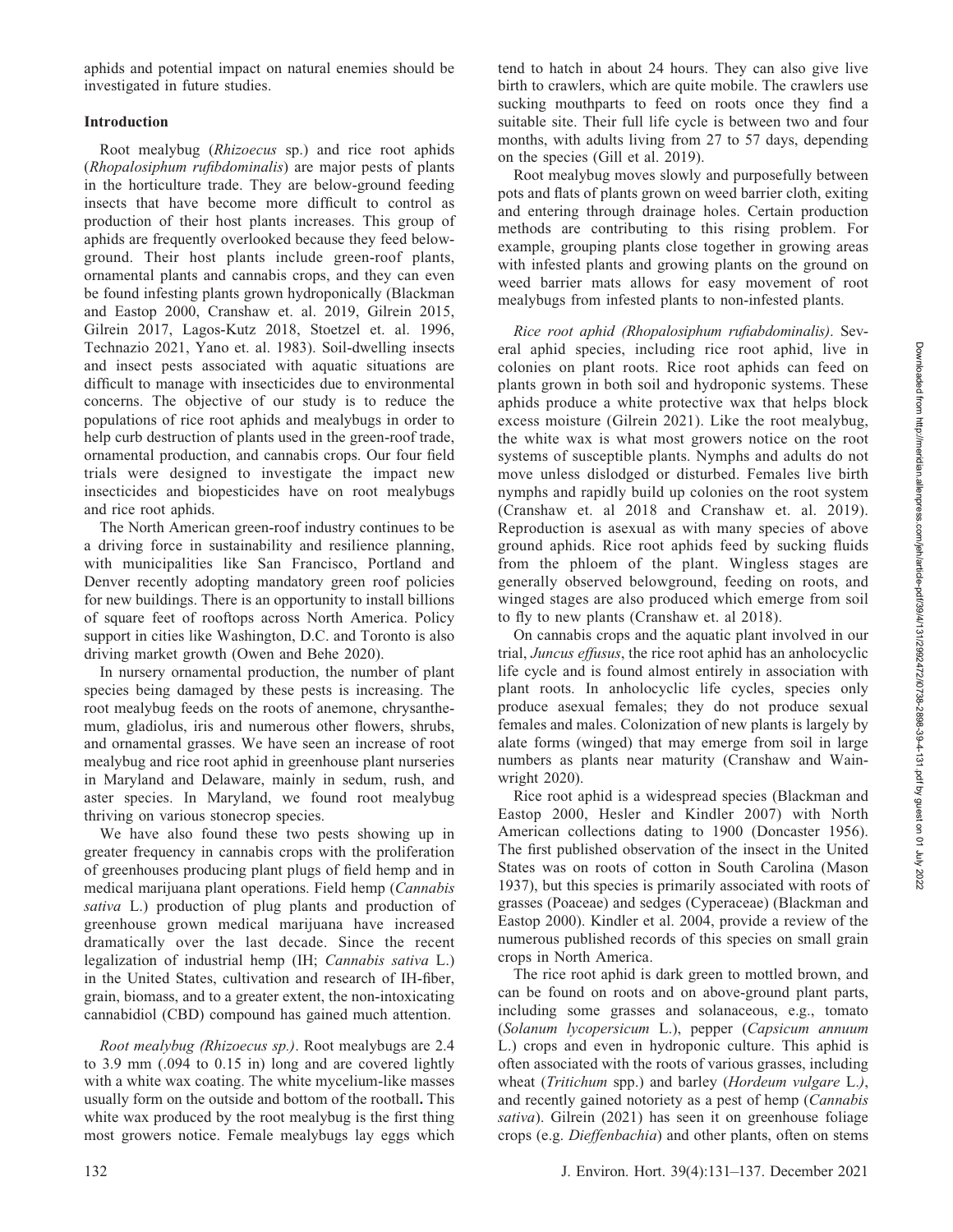Table 1. Treatments for the three root mealybug field trials, rates of use, and application method during the trials that were conducted in 2018 - 2019. Foliar applications were applied with two liters of water and drenched plants were dipped in a tray containing two liters of water.

| Product                                       | <b>Application Rate</b>                              | <b>Application Method</b> |
|-----------------------------------------------|------------------------------------------------------|---------------------------|
|                                               | Field Trial I 2018 (curative)                        |                           |
| Water                                         | Nontreated Control                                   | Foliar spray              |
| Flonicamid (Aria)                             | $0.22$ g/L $(0.008$ oz./0.26 gallons)                | Foliar spray              |
| Flupyradiflurone (Altus)                      | $0.22$ ml/L $(0.0074$ oz./0.26 gallons)              | Soil drench               |
| Flupyradiflurone (Altus)                      | $0.30$ ml/L $(0.01$ oz./0.26 gallons)                | Soil drench               |
| Chlorantraniliprole (Acelepryn)               | $0.62$ ml/L $(0.021$ oz./0.26 gallons)               | Soil drench               |
| Cyantraniliprole (Mainspring)                 | $0.62$ ml/L $(0.021$ oz./0.26 gallons)               | Soil drench               |
| Pymetrozine (Endeavor)                        | $0.37$ g/L $(0.013$ oz./0.26 gallons)                | Foliar spray              |
|                                               | Field Trial II 2018 (preventative)                   |                           |
| Water                                         | Nontreated Control                                   | Foliar spray              |
| Flonicamid (Aria)                             | $0.22$ g/L $(0.008$ oz./0.26 gallons)                | Soil drench               |
| Flupyradiflurone (Altus)                      | $0.22$ ml/L $(0.0074$ oz./0.26 gallons)              | Soil drench               |
| Flupyradiflurone (Altus)                      | $0.30$ ml/L $(0.01$ oz./0.26 gallons)                | Soil drench               |
|                                               | Field Trial III 2019 (curative)                      |                           |
| Water                                         | Nontreated Control                                   | Foliar spray              |
| Burkholderia spp. strain A396 (Venerate)      | $8.0$ ml/L $(0.27 \text{ oz}/0.26 \text{ gallons})$  | Soil drench               |
| Burkholderia spp. strain A396 (Venerate)      | 16.0 ml/L $(0.541 \text{ oz.}/0.26 \text{ gallons})$ | Soil drench               |
| Beauveria bassiana (Mycotrol)                 | 2.25 g/L $(0.079 \text{ oz.}/0.26 \text{ gallons})$  | Soil drench               |
| Chromobacterium subtsugae (Grandevo)          | 4.0 g/L $(0.141 \text{ oz.}/0.26 \text{ gallons})$   | Soil drench               |
| Chromobacterium subtsugae (Grandevo)          | $8.0 \text{ g/L}$ (0.282 oz./0.26 gallons)           | Soil drench               |
| Cyantranilirpole (Mainspring)                 | $0.62$ ml/L $(0.021$ oz./0.26 gallons)               | Soil drench               |
| Cyantraniliprole (Mainspring) $+$ Steinernema | $0.62$ ml/L + 2.0 billion/ha                         | Soil drench               |
| carpocapsae (Millenium)                       | $(0.021 \text{ oz.}/100 \text{ gallons})$            |                           |
|                                               | $+2$ billion/2.47 acres)                             |                           |
| Steinernema carpocapsae (Millenium)           | 2.0 billion/ha (2 billion/2.47 acres)                | Soil drench               |

around the soil line. It has also been noted on Lysimachia and on Cannabis and field hemp crops (Cranshaw, et al. 2018 and Cranshaw and Wainwright-Evans 2020).

In the green industry broad spectrum pesticides have been used with little efficacy. Traditional pesticides impact beneficial organisms that feed on root mealybug and root aphid. Consequently, newer pesticides that target the pest with lower impact on beneficials warrants our investigations. Entomopathogens are biological control agents that have been used for years in IPM programs to manage pest problems in greenhouses, and Beauveria bassiana has been used for greenhouse pests such as whiteflies, thrips, and aphids found on foliage. Applications of Isaria fumosorosea have the potential to control root aphids because sufficient soil moisture can be achieved with soil applications such as chemigation, drenches, or soil injection (Cranshaw and Wainwright-Evans 2020). Entomopathogenic nematodes have been used to manage soil dwelling pests in greenhouses such as thrips, fungus gnats and black vine weevils. We investigated several new low risk pesticides, entomopathogens and bio-pesticides for control of these two major groups of below-ground pests. In our trials we recorded activity of major predators active in the root zones.

## Materials and Methods

Root mealybug (Rhizoecus sp.) trials. Our trials were conducted at a green roof plant nursery that had reflexed stonecrop (Sedum rupestre) and stonecrop (Sedum montanum) infested with root mealybugs. We concentrated on

root mealybug in evaluating several new classes of systemic chemicals and entomopathogens applied as foliar sprays or soil drenches. Waxy filaments help us focus on the presence of root mealybugs. Plugs with waxy filaments and mealybugs on the outside of the root ball were placed in the center portion of the plug-trays where treatments were applied. Pretreatment counts were made by removing a plug from a tray and examining it under a dissecting scope. The number of root mealybugs found per plant prior to treatments was recorded.

In our first trial in 2018, we used Sedum rupestre and S. montanum plugs infested with the root mealybug and divided flats,  $30 \times 60$  cm (11.8  $\times$  23.6 in) into eight replicates for seven treatments (Table 1). Each plug, 2.5 cm diameter and 8 cm deep (0.98 and 2.1 in), in a tray was considered an experimental unit. Substrate was a peat moss and pine bark mix. Treatments were made on April 25. This field trial evaluated the efficacy of our treatments when applied curatively. The number of mealybugs found on the rootball was recorded on a numbered plant tag and a data sheet. Treatments were made to an entire plug-tray and plants in the center portion of the tray were used to evaluate efficacy. Plants were maintained using current production practices at the nursery. Some of the treatments were applied as a soil drench or as a foliar application. The foliar applications were made with 2 Liter Spray Docs at 276 kPa (40 PSI). Treatments were applied once in a randomized complete (8) block design, and efficacy data was obtained 33 days after the initial treatment. The amount applied to the treated plants was two liters (2.1 qt).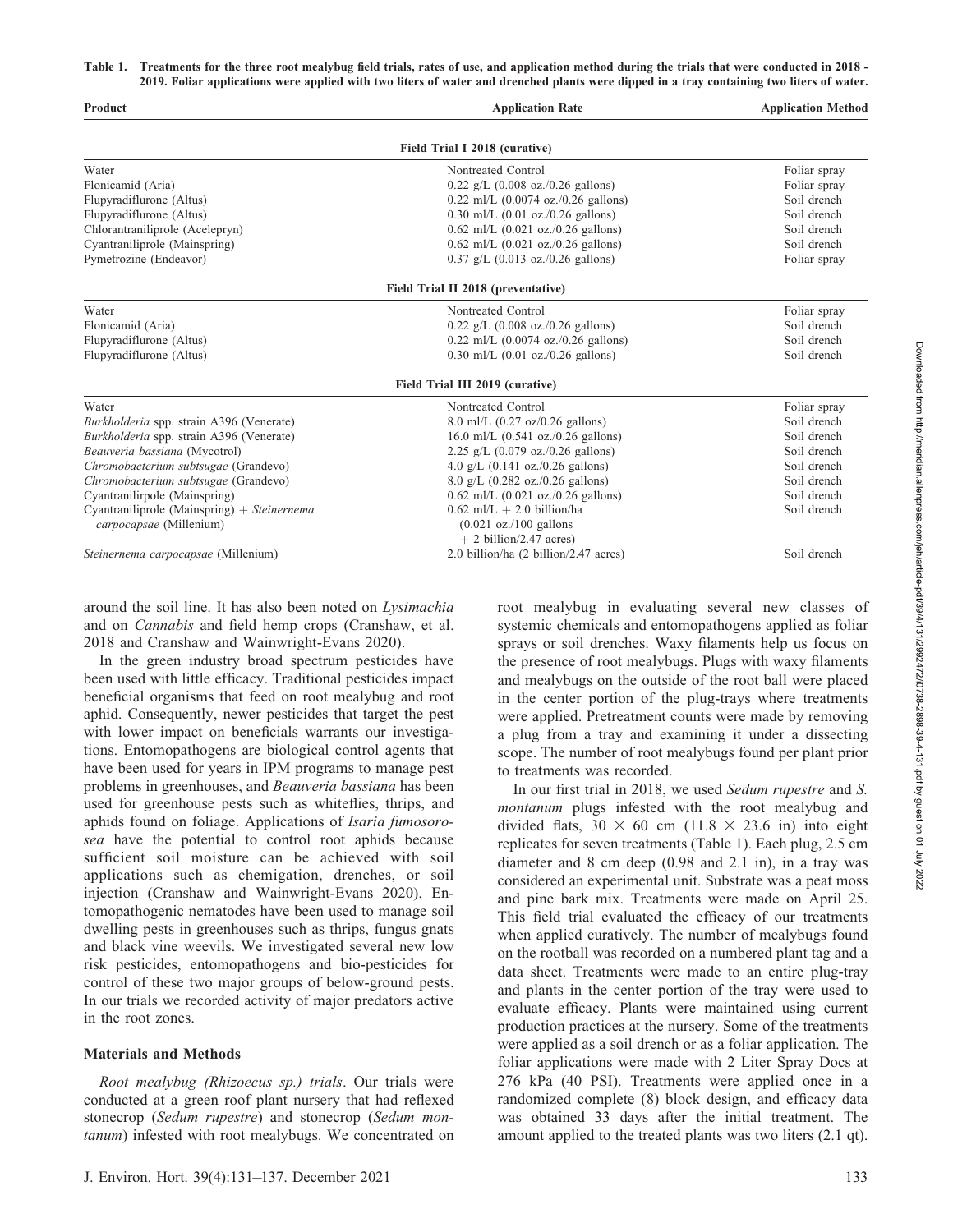Table 2. Treatments applied to common rush (J. affusus) to manage the rice root aphid (R. rufiabdominalis) during the 2020 growing season. All applications were sprenched (spray plus drench) onto the plants with one liter of solution.

| <b>Material</b>                             | <b>Application Rate</b>                               |
|---------------------------------------------|-------------------------------------------------------|
| Water                                       | Nontreated Control                                    |
| Cyantraniliprole (Mainspring)               | $0.62$ ml/L $(0.021$ oz./0.26 gallons)                |
| Chlorantraniliprole (Acelepryn)             | $0.62$ ml/L $(0.021$ oz./0.26 gallons)                |
| Pymetrozine (Endeavor)                      | $0.37$ g/L $(0.013$ oz./0.26 gallons)                 |
| Pymetrozine (Endeavor)                      | $0.22$ g/L $(0.008$ oz./0.26 gallons)                 |
| Chromobacterium subtsugae<br>(Grandevo)     | 3.6 g/L $(0.13 \text{ oz.}/0.26 \text{ gallons})$     |
| Burkholderia spp. strain A396<br>(Venerate) | $10.0$ ml/L $(0.34$ oz./100 0.26 gallons)             |
| M-306 SE1                                   | $0.5$ ml/L $(0.017 \text{ oz.}/0.26 \text{ gallons})$ |
| <b>MBI-203SC1</b>                           | 5.0 ml/L $(0.17 \text{ oz.}/0.26 \text{ gallons})$    |
| Beauveria bassiana (Mycotrol)               | 2.4 g/L $(0.085 \text{ oz.}/0.26 \text{ gallons})$    |

Twelve plants were removed from the center portion of each plug-tray for each treatment and were examined for root mealybugs. Survival of root mealybugs was determined by probing the insect to see if it would move and it was examined for discoloration.

In the second trial in 2018, we examined the efficacy of insecticides applied as a preventative treatment. This above-ground container trial had four treatments and eight blocks. Sedum plugs (2.5 cm diameter and 8 cm deep (0.98 and 2.1 in) were examined for the presence of root mealybugs under the dissecting scope as described previously, but those without waxy filaments and no insects were used to create plug-trays free of root mealybugs. Plug-trays with noninfested plants were treated with the insecticides shown in Table 1 on April 25, and placed next to trays heavily infested with root mealybugs. The volume used during these treatments was two liters. Efficacy evaluation of this trial involved counting 12 plugs from the center of each tray similar to the first field trial.

Our third field trial was conducted in 2019 and focused on biologically-based pesticides and entomopathogenic nematodes (Table 1). We conducted pre- and posttreatment counts of root mealybugs as described for the other field trials. Beauveria bassiana, Burkhoderia (the company heat treats this organism as part of its process to make this insecticide), and Chromobacterium treatments were made every seven days on July 2, 9, and 16, whereas cyantraniliprole and Steinernema carpocapsae were applied once on July 2 after pretreatment counts were finished. Samples consisted of six plugs from the center of each plug-tray and there were five replicates with nine treatments. In this third trial we had to reduce to six plugs due to the limited number of infested plugs available. Root mealybug mortality was accessed 36 days after the initial treatments, similar to previous field trials.

Rice root aphid (Rhopalosiphum rufiabdominalis) trial. We obtained 740 Juncus effusus from a native plant nursery to use in our experiment. We examined the root system of the 740 and narrowed the numbers down to the 162 used in our trials. We selected plants with more than two to three rice root aphids (R. rufiabdominalis) in the root zones. Some had as high as 40 in their root zones.

Four plants of each treatment were placed in a plug tray and this represented one block of our trial. We had four replicates and 10 treatments (Table 2) in our randomized complete block designed experiment. We conducted our pre-treatment counts on 23 June 2020 using dissection scopes and portable light sources. Prior to treatment, plants were grouped by relative densities of rice root aphids on root masses. Plants were randomly assigned treatments after this grouping. Beauveria bassiana was the last treatment added to the trial and the remaining plugs available had fewer rice root aphids on root masses. The lower number was due to random selection of plants. Our M-306 SE1 and MBI-203SC1 (Marrone products) treatments were applied on 23 and 30 June, and 7 and 14 July 2020. The remainder of our treatments were only applied on 23 June 2020. All of the treatments were applied to the plants as a sprench application. Sprench applications consist of spraying the plant until there is run-off that saturates the potting media. The volume of water used for each application was one liter. Plants were moved into a greenhouse after treatment and irrigated as needed to maintain the moist root masses the Juncus required. The plants were maintained with natural lighting in a greenhouse environment.

Post-treatment counts used the same dissection scopes and portable light sources (7 and 21 July respectively, 14 and 28 DAT). Plant plugs were pulled from plug trays and the outside of the root mass was examined for various stages of R. rufiabdominalis feeding on roots at each sample event. We recorded the number of rice root aphids found during data collection on plant tags and kept those with the plant during the field trial. Rice root aphids were counted on all plants again at 14 DAT and were returned to the greenhouse in the same plug trays until the final count at 28 DAT. Collected data was recorded on the same plant tags used at the start of the experiment. Collection date was noted on the tags. Presence of natural enemies and other arthropods found on root masses were noted during the preand post-treatment counts. The average number of living rice root aphids found on the root mass were analyzed using ANOVA and Tukey HSD means separation procedures.

Analysis. Data were analyzed for normality and homogeneity of variance prior to ANOVA analysis with an  $\alpha$ =0.05 using SAS JMP Pro 15. Data were transformed as needed to maintain assumptions for the analysis of variance. Tukey's honestly significant difference test (Tukey HSD) was used for means separation at  $\alpha$ =0.05.

# Results and Discussion

Root mealybug. In our first trial in 2018, all treatments resulted in significantly fewer living root mealybugs on plants (Fig. 1;  $F=325.2$ ; df=6,611;  $P<0.0001$ ) by the end of the field trial (33 DAT). The randomly selected plants that received flupyradiflurone treatments and the nontreated controls started the trial with significantly fewer root mealybugs due to random selection of plants (Fig. 1;  $F= 11.3$ ; df=6,616; P<0.0001). These plants were grown further away from overhead irrigation valves, and the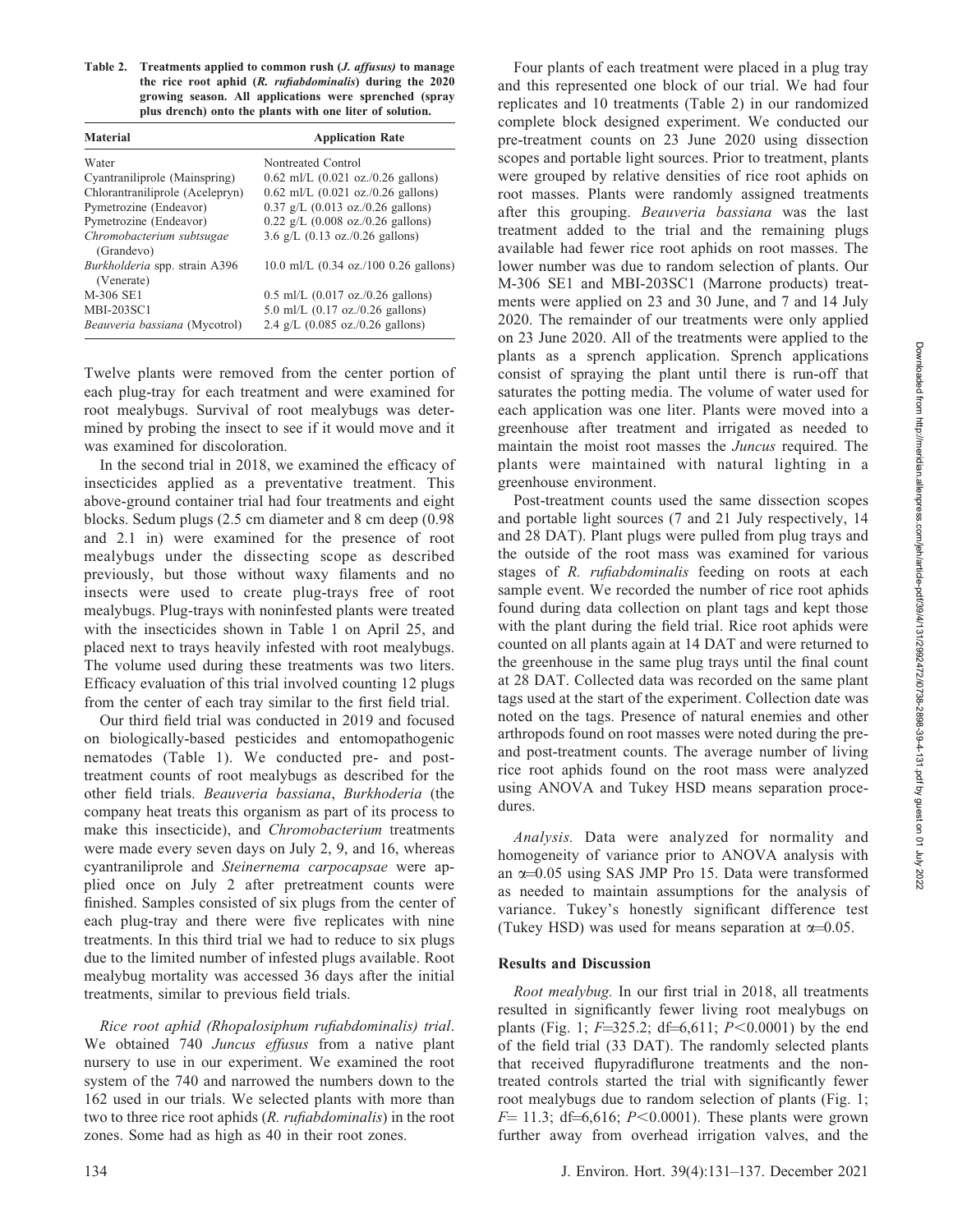

Fig. 1. Effects of insecticides applied curatively on root mealybug (Rhizoecus sp.) ( $\pm$  SEM) feeding on reflexed stonecrop (Sedum rupestre) or stonecrop (S. montanum) prior to application (0 days after treatment) and 33 days after application (DAT; ANOVA  $\alpha$ =0.05) during the first field trial in 2018. Treatments with different letters are significantly different (Tukey HSD,  $\alpha$ =0.05). Treatments were: Flonicamid (Aria); Pymetrozine (Endeavor); Flupyradiflurone (Altus); Chlorantraniliprole (Acelepryn); Cyantraniliprole (Mainspring).

plants were consequently slightly drier than other plants selected during the set-up of the trial. Although cyantraniliprole-treated plants had fewer root mealybugs than nontreated controls, these plants had significantly more root mealybugs than other treatments in our final count. In the second field trial, all plants started as clean plants and without root mealybugs (Fig. 2). Nontreated plants had significantly more root mealybugs at the conclusion of this field trial compared to all other treatments (Fig. 2;  $F=46.4$ ; df=3,347;  $P<0.0001$ ). All treatments reduced root mealybug count compared to the nontreated control (Fig. 3).

Rice root aphid. Juncus effusus root masses were infested with strikingly high populations at the nursery and prior to insecticide treatments (Table 2; Fig. 4). Cyantraniliprole- and chlorantraniliprole-treated plants had significantly greater populations of rice root aphids per root mass at the beginning of the experiment due to random selection of plants than other treatments, whereas *Beau*veria-treated plants had significantly fewer. (NOTE: We found an ant associated with the rice root aphids in our field trial. These ants were more abundant during our pretreatment data collection than later in the experiment. We did not observe the ants moving the rice root aphids but did observe them defending and engaging spiders and rove beetles.)

We found several soil predators active, including the mealybug destroyer (Cryptolaemus montrouzieri), rove beetle species, and a predacious mite, Stratiolaelaps scimitus, in the Laelapidae family. This mite is a small, light brown mite that is usually found in the upper layers of soil and is a generalist predator. In our field trials, we found mealybug destroyer larvae actively feeding on rice root aphids and we photographed it for documentation. They were active but did not destroy the insect populations. After the trial, the grower reported heavy activity from mealybug destroyers in the root zone of the aquatic grasses. The impact of individual chemicals on beneficial organisms is still unknown.

In our four field trials designed to investigate the impact new insecticides and biopesticides have on root mealybugs and rice root aphids, we found that preventative applications of flonicamid and flupyradifurone effectively protected plants from root mealybug infestations. Additionally, our results showed chlorantraniliprole, cyantraniliprole, pymetrozine, Beauveria bassiana, flonicamid, and flupyradifurone all provide curative control of root mealybugs found infesting Sedum. We also found that R. rufiabdominalis populations declined throughout our experiment regardless of treatment. This was likely attributed to increasing temperatures in mid-summer.

Some insecticides used in our experiments significantly reduced rice root aphid populations compared to nontreated



Fig. 2. Effects of insecticides applied preventatively on root mealybug (Rhizoecus sp.)  $(\pm$  SEM) feeding on reflexed stonecrop (Sedum rupustre) or stonecrop (S. montanum) 33 days after application (DAT; ANOVA  $\alpha$ =0.05) during the second field trial in 2018. Treatments with different letters are significantly different (Tukey HSD,  $\alpha$ =0.05). Treatments were: Flonicamid (Aria); Flupyradiflurone (Altus).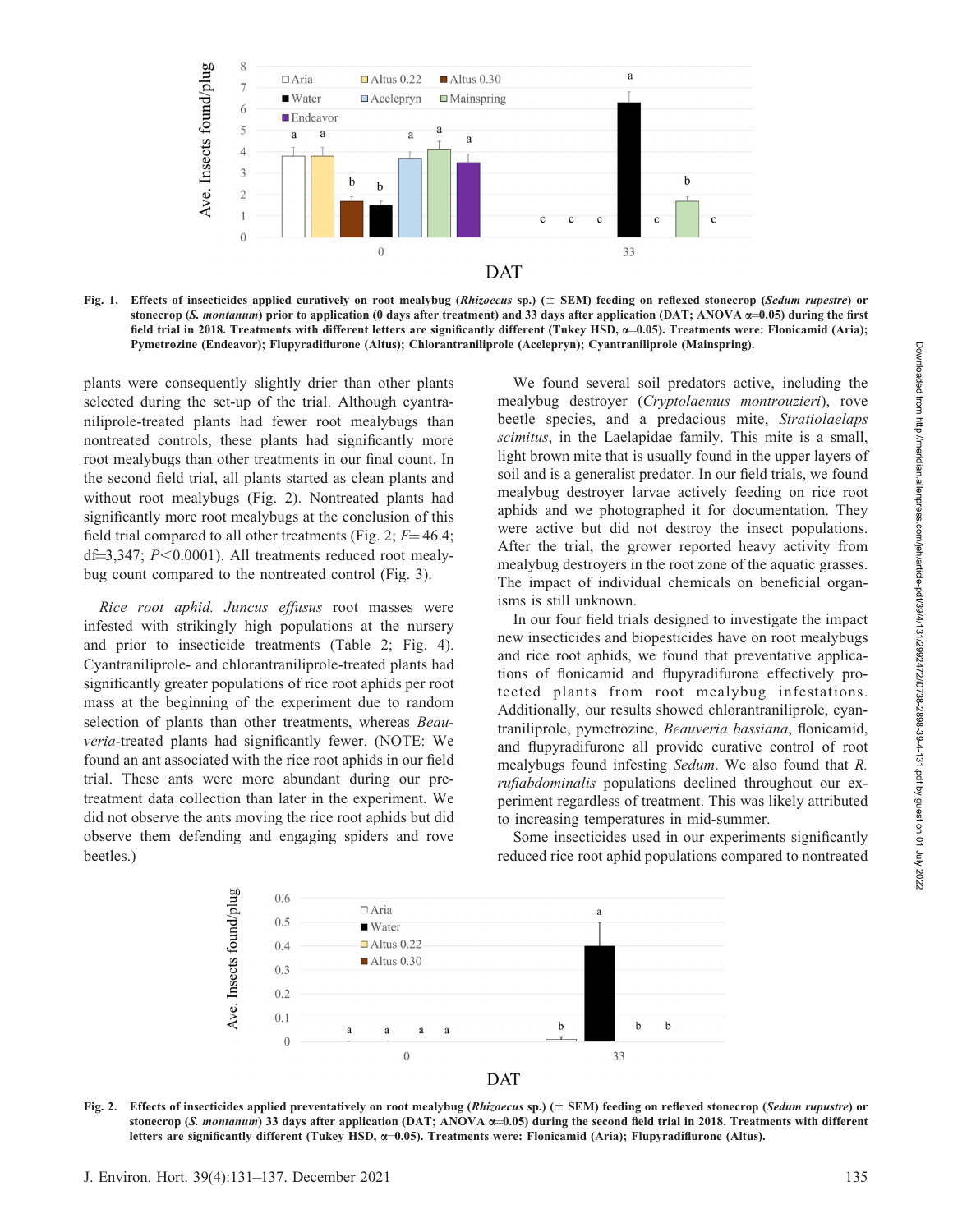

Fig. 3. Average number of root mealybug (Rhizoecus sp.)  $(±$  SEM) found feeding on reflexed stonecrop (Sedum rupustre) or stonecrop (S. montanum) prior to treatment or 36 days after application (DAT; ANOVA  $\alpha$ =0.05). Treatments with different letters are significantly different (Tukey HSD, x=0.05). Treatments were: Beauveria bassiana (Mycotrol); Burkholderia spp. strain A396 (Venerate); Cyantraniliprole (Mainspring); Steinernema carpocapsae (Millenium); Chromobacterium subtsugae (Grandevo).

controls. Chlorantraniliprole-, cyantraniliprole-, and the higher rate of pymetrozine-treated plants had as many or a greater average number of rice root aphids per plant at the beginning of the experiment than nontreated control plants; however, by the end of the experiment very few rice root aphids were found on plants treated with those products (Fig. 1). Chromobacterium subtsugae and the heat-killed Burkholderia did not provide significant reduction of rice root aphid throughout the field trial. The heat-killed Burkholderia is part of the process used by the company to make this insecticide. The M-306 SE1, and MBI 203 SC1 treatments did not significantly reduce rice root aphid populations until 28 days after the initial application.

Rice root aphid populations decreased significantly during the experiment regardless of treatment. Initially, the experiment was going to be conducted in April and May of 2020 when temperatures are typically between 15 - 25 C (59 - 77 F); however, the lock-down associated with the COVID-19 pandemic pushed the dates of the experiment into June 2020 and later. Ambient temperatures during the experiment were above 25 C (77 F) and often exceeded 30 C (86 F). The nursery supplying our infested plants informed us that they also had experienced population declines during the same timeframe in their hoop houses. Tsai and Lui (1998) found the optimal range for rice root aphid immature stages was between 10 and 20 C (50 - 69 F) and those reared at temperatures at 25 or 30 C



Fig. 4. Average number of rice root aphid (Rhopalosiphum rufiabdominalis) (Sasaki) ( $\pm$  S.E.) found on common rush (Juncus effusus) grown in nursery plug trays in a greenhouse prior to treatment and 14 or 28 days after (DAT) initial treatment. Bars with different letters are significantly different within an evaluation period (i.e., 14 DAT) at  $\alpha$ =0.05 (Tukey HSD). Treatments were: Cyantraniliprole (Mainspring); Chlorantraniliprole (Acelepryn); Pyrometrozine (Endeavor); Chromobacterium subtsugae (Grandevo); Burkholderia spp. strain 396 (Venerate); M-306; MBI-203; UTC; Beauveria bassiana (Mycotrol).